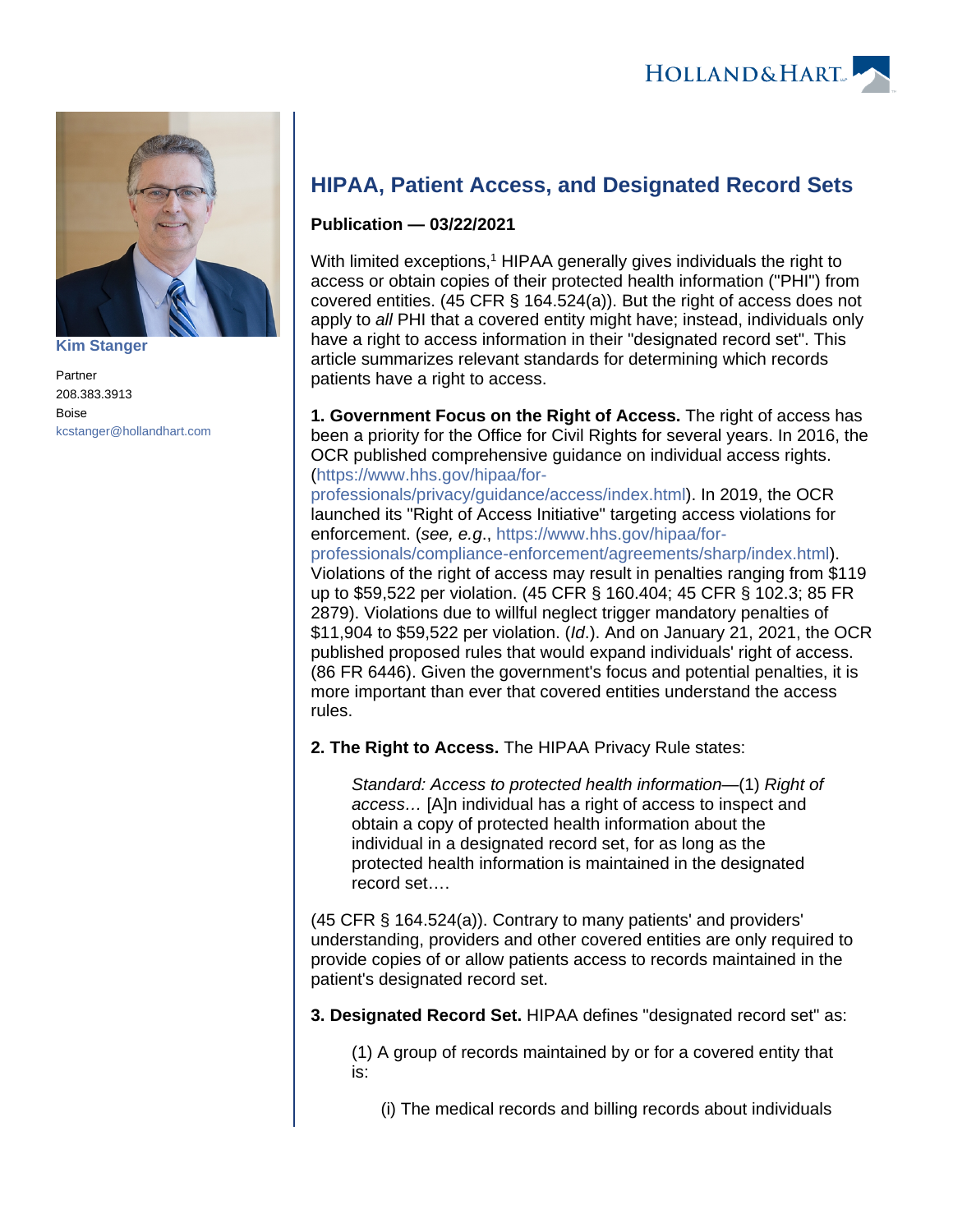

maintained by or for a covered health care provider; [or]

(iii) Used, in whole or in part, by or for the covered entity to make decisions about individuals.

(2) For purposes of this paragraph, the term record means any item, collection, or grouping of information that includes protected health information and is maintained, collected, used, or disseminated by or for a covered entity.

(45 CFR § 164.501, definition of designated record set, emphasis added; see also 65 FR 82489). The OCR explained the "designated record set" in its 2016 Access Guidance:

### **Information Included in the Right of Access: The "Designated Record Set"**

Individuals have a right to access PHI in a "designated record set." A "designated record set" is defined at 45 CFR § 164.501 as a group of records maintained by or for a covered entity that comprises the:

• Medical records and billing records about individuals maintained by or for a covered health care provider; [or]

• Other records that are used, in whole or in part, by or for the covered entity to make decisions about individuals. This last category includes records that are used to make decisions about any individuals, whether or not the records have been used to make a decision about the particular individual requesting access.

The term "record" means any item, collection, or grouping of information that includes PHI and is maintained, collected, used, or disseminated by or for a covered entity.

Thus, individuals have a right to a broad array of health information about themselves maintained by or for covered entities, including: medical records; billing and payment records; insurance information; clinical laboratory test results; medical images, such as X-rays; wellness and disease management program files; and clinical case notes; among other information used to make decisions about individuals. In responding to a request for access, a covered entity is not, however, required to create new information, such as explanatory materials or analyses, that does not already exist in the designated record set.

#### **Information Excluded from the Right of Access**

An individual does not have a right to access PHI that is not part of a designated record set because the information is not used to make decisions about individuals. This may include certain quality assessment or improvement records, patient safety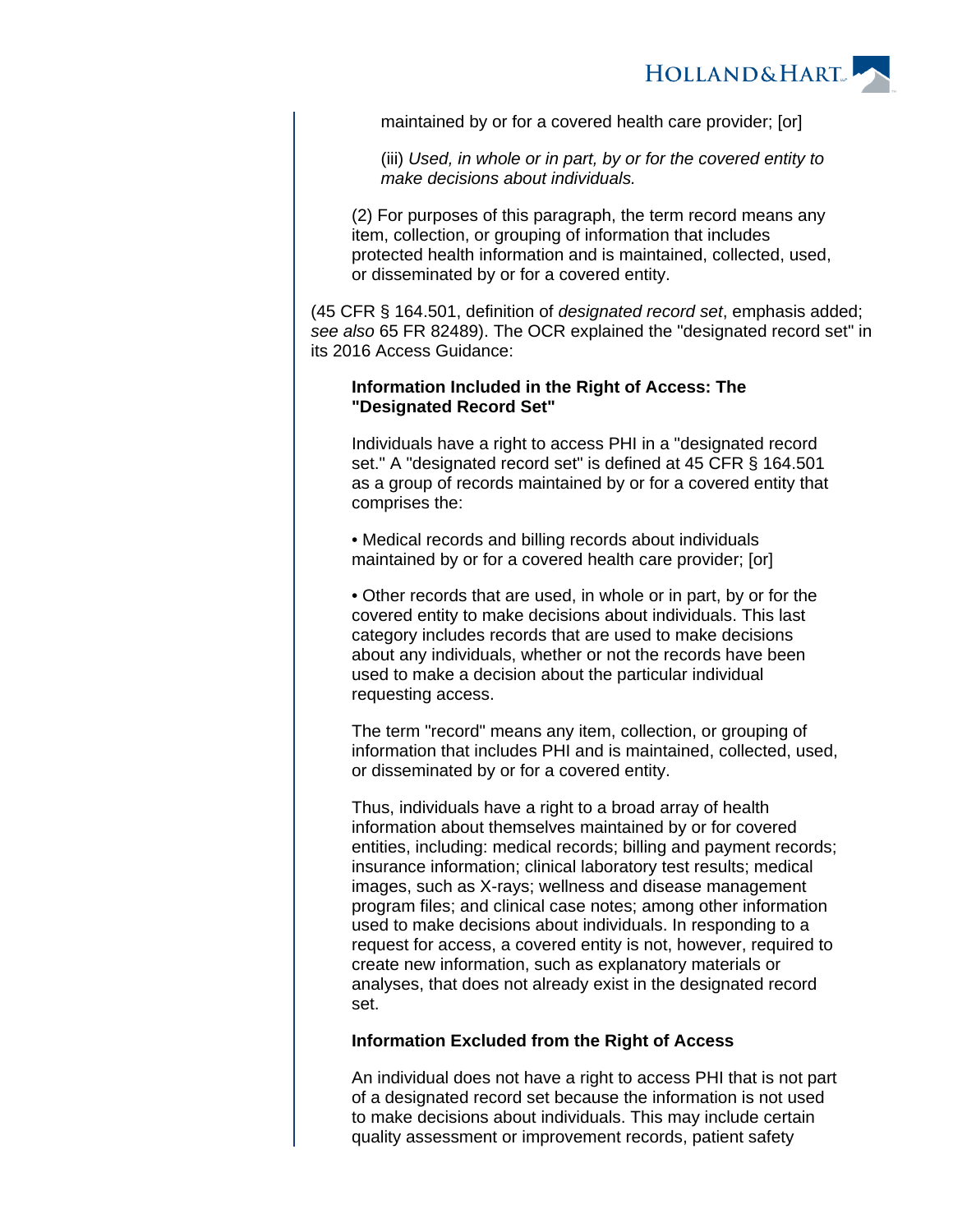

activity records, or business planning, development, and management records that are used for business decisions more generally rather than to make decisions about individuals. For example, a hospital's peer review files or practitioner or provider performance evaluations, or a health plan's quality control records that are used to improve customer service or formulary development records, may be generated from and include an individual's PHI but might not be in the covered entity's designated record set and subject to access by the individual.

(OCR, Individuals' Right under HIPAA to Access their Health Information 45 CFR § 164.524, available at [https://www.hhs.gov/hipaa/for](https://www.hhs.gov/hipaa/for-professionals/privacy/guidance/access/index.html)[professionals/privacy/guidance/access/index.html,](https://www.hhs.gov/hipaa/for-professionals/privacy/guidance/access/index.html) hereafter "Access Guidance").

**a. Decisions Affecting the Individual.** The first test for determining whether PHI is within a "designated record set" is whether the record (as opposed to the PHI itself) was "[u]sed, in whole or in part, by or for the covered entity to make decisions about individuals." (45 CFR § 164.524(a), emphasis added). The 2000 commentary to the Privacy Rule explained:

[I]ndividuals have a right of access to any protected health information that is used, in whole or in part, to make decisions about individuals. This information includes, for example, information used to make health care decisions or information used to determine whether an insurance claim will be paid. Covered entities often incorporate the same protected health information into a variety of different data systems, not all of which will be utilized to make decisions about individuals. For example, information systems that are used for quality control or peer review analyses may not be used to make decisions about individuals. In that case, the information systems would not fall within the definition of designated record set. We do not require entities to grant an individual access to protected health information maintained in these types of information systems.

(65 FR 82554, emphasis added).

We do not require a covered entity to provide access to all individually identifiable health information, because the benefits of access to information not used to make decisions about individuals is limited and is outweighed by the burdens on covered entities of locating, retrieving, and providing access to such information. Such information may be found in many types of records that include significant information not relevant to the individual as well as information about other persons. For example, a hospital's peer review files that include protected health information about many patients but are used only to improve patient care at the hospital, and not to make decisions about individuals, are not part of that hospital's designated record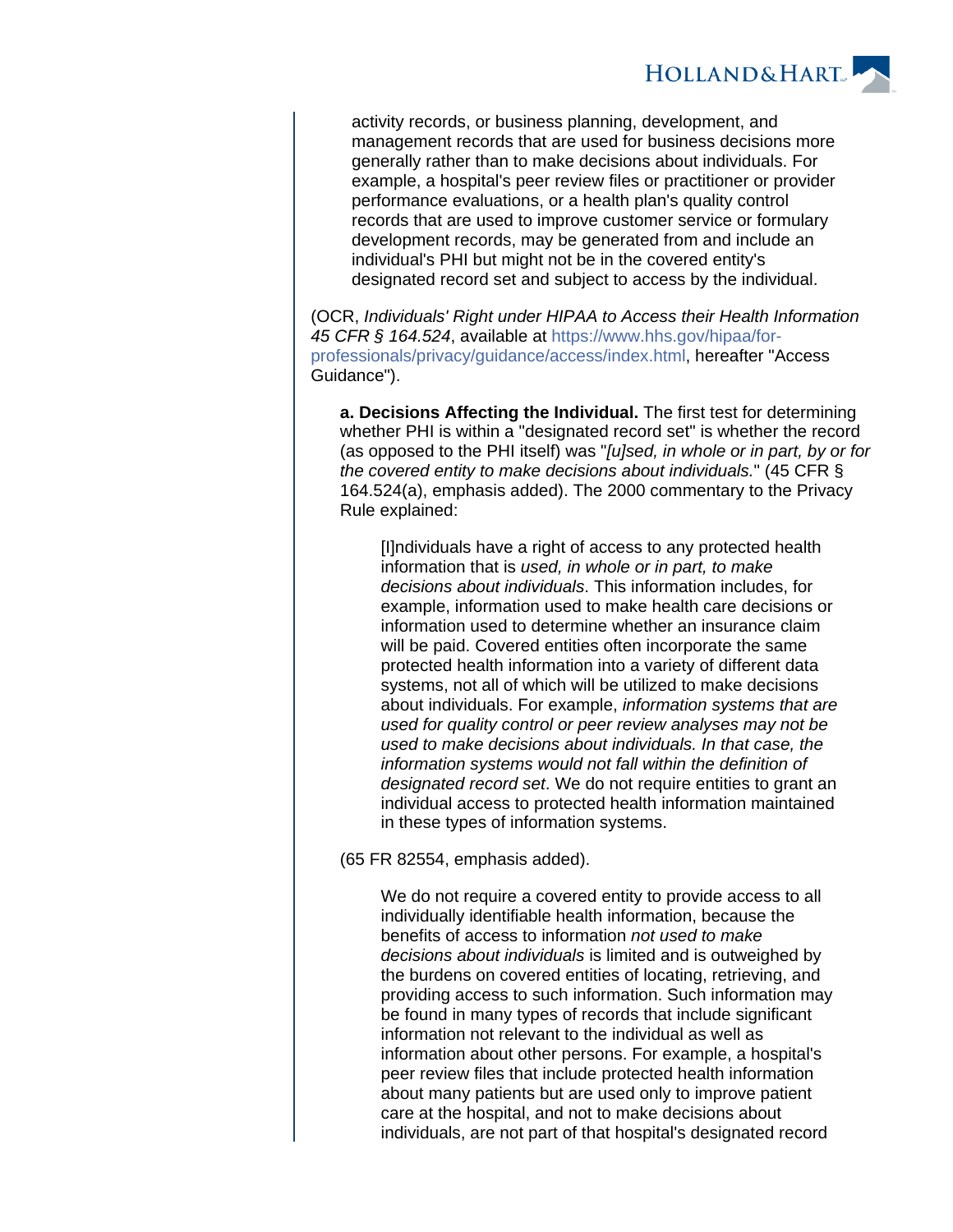

sets….

(65 FR 82606).

Note that relevant decisions are not limited to healthcare decisions. The Privacy Rule Commentary states:

Comment: … Other commenters believed accessible information should be more limited; for example, some commenters argued that accessible information should be restricted to only information used to make health care decisions.

Response: … We disagree that accessible information should be restricted to information used to make health care decisions, because other decisions by covered entities can also affect individuals' interests. For example, covered entities make financial decisions about individuals, such as whether an individual's deductible has been met. Because such decisions can significantly affect individuals' interests, we believe they should have access to any protected health information included in such records.

(65 FR 82606). Thus, the test for relevant "decisions" appears to be whether "the information might be used to affect the individual's interests." (65 FR 82607, emphasis added). In response to commenters' suggestion that the right to access should only apply to "retrievable" PHI, HHS stated:

We have modified the proposed definition of the designated record set to focus on how information is used, not how it is retrieved. … [I]f it is never used to make decisions about any individuals, the burdens of requiring a covered entity to find it … outweigh any benefits to the individual of having access to the information. When the information might be used to affect the individual's interests, however, that balance changes and the benefits outweigh the burdens.

(65 FR 82606-07, emphasis added). Again, from the Privacy Rule commentary:

Comment: … Specific suggestions for exclusion, either from the right of access or from the definition of designated record set, include quality assurance activities, information related to medical appeals, peer review and credentialing, attorney-client information, and compliance committee activities. Some commenters suggested excluding information already supplied to individuals on previous requests and information related to health care operations. However, some commenters felt that such information was already excluded from the definition of designated record set….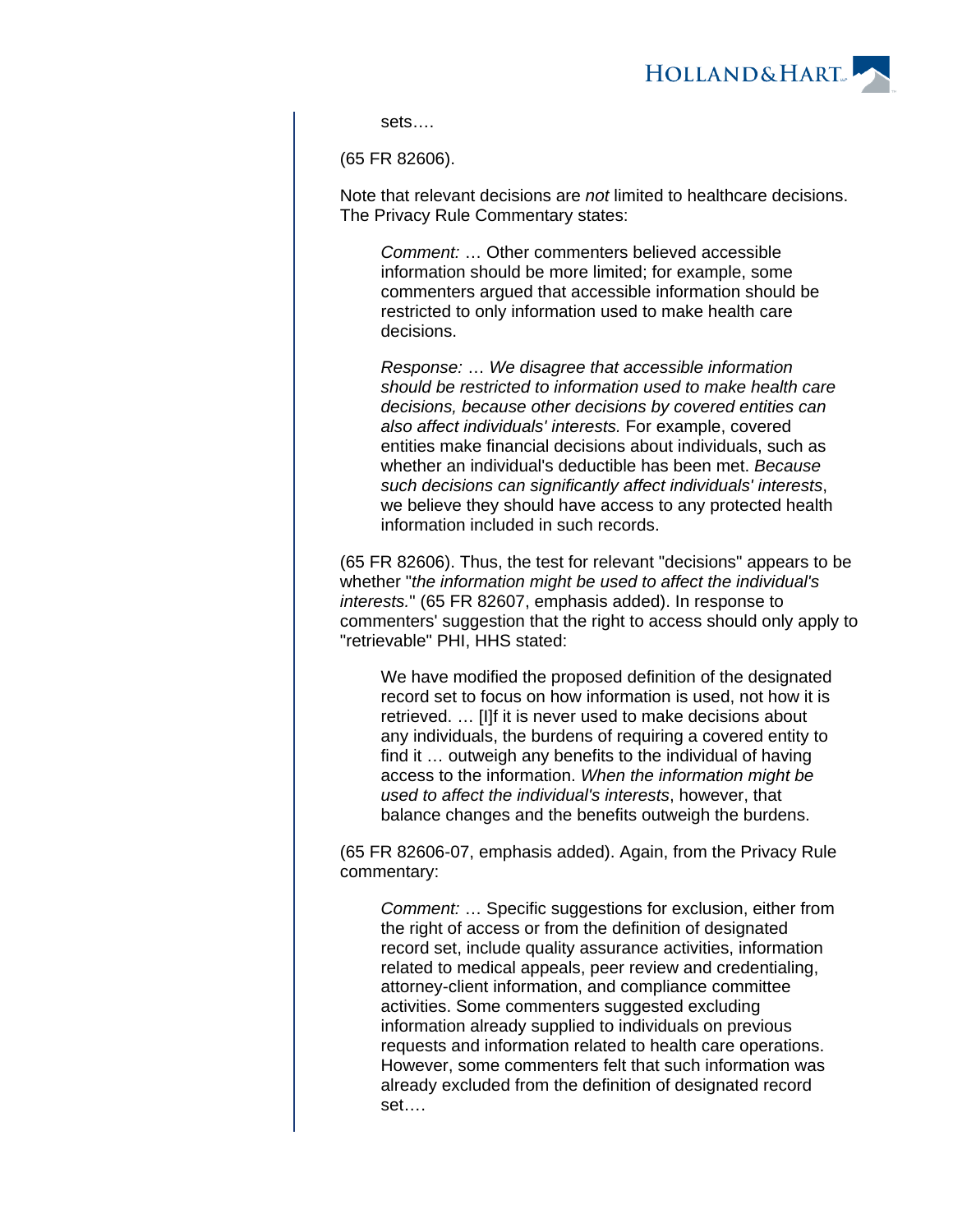

Response: We do not agree that records in these categories are never used to affect the interests of individuals. For example, while protected health information used for peer review and quality assurance activities typically would not be used to make decisions about individuals, and, thus, typically would not be part of a designated record set, we cannot say that this is true in all cases. We design this provision to be sufficiently flexible to work with the varying practices of covered entities.

(65 FR 82607, emphasis added).

**b. Records Used to Make Decisions.** Significantly, when defining the designated record set, the question is *not* whether the PHI is used to make decisions about the patient; instead, the question is whether the specific records containing PHI are used to make decisions about the patient:

Designated record set means:

(1) A group of records maintained by or for a covered entity that is:

. . .

(iii) Used, in whole or in part, by or for the covered entity to make decisions about individuals.

(45 CFR § 164.501, emphasis added). This is illustrated by the following OCR FAQ:

### **Does the HIPAA Privacy Rule require that covered entities provide patients with access to oral information?**

**Answer:** No. The Privacy Rule requires covered entities to provide individuals with access to protected health information about themselves that is contained in their "designated record sets." The term "record" in the term "designated record set" does not include oral information; rather, it connotes information that has been recorded in some manner.

The Rule does not require covered entities to tape or digitally record oral communications, nor retain digitally or tape recorded information after transcription. But if such records are maintained and used to make decisions about the individual, they may meet the definition of "designated record set." For example, a health plan is not required to provide a member access to tapes of a telephone "advice line" interaction if the tape is maintained only for customer service review and not to make decisions about the member.